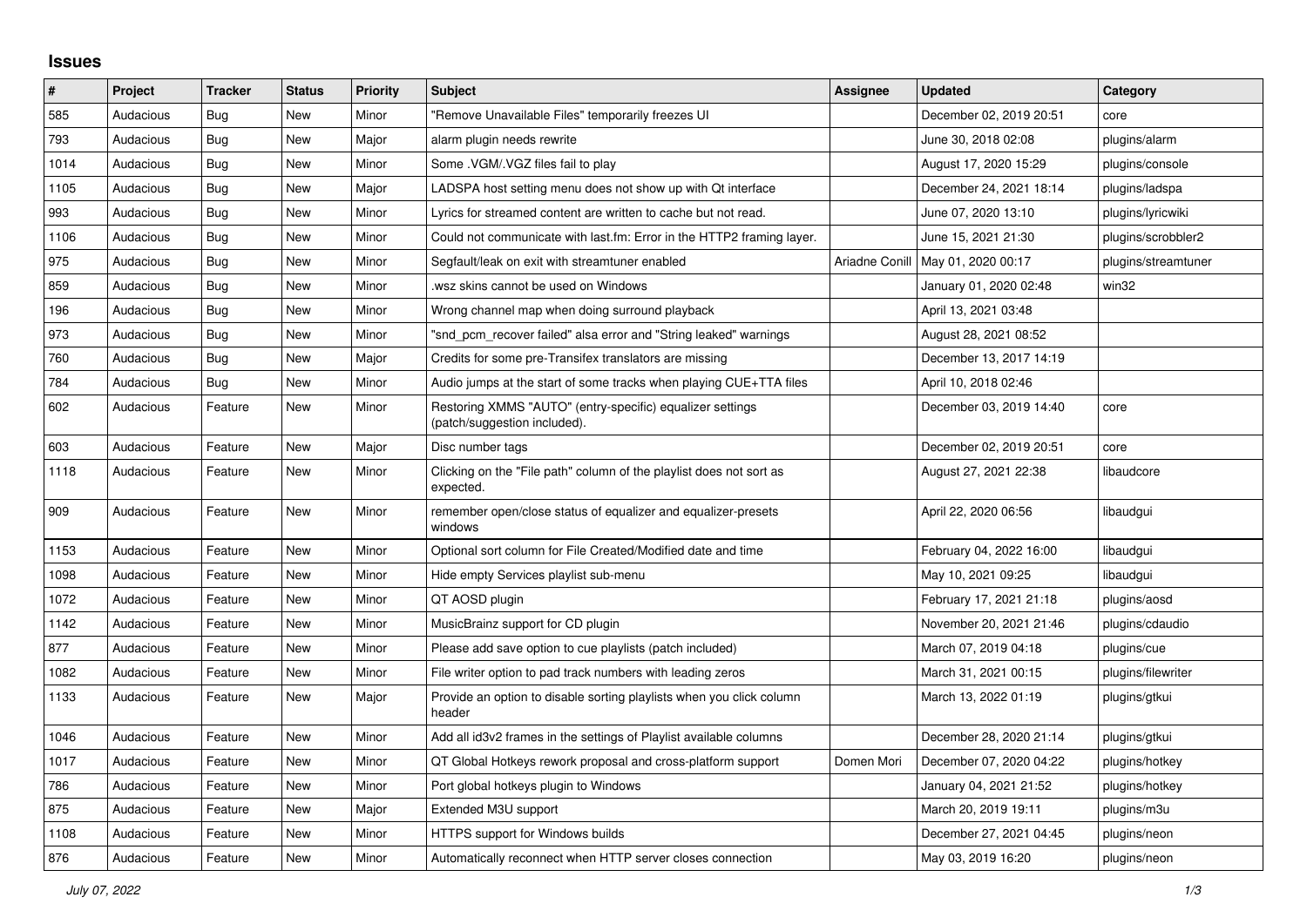| $\#$ | Project   | <b>Tracker</b> | <b>Status</b> | <b>Priority</b> | <b>Subject</b>                                                                                      | <b>Assignee</b> | <b>Updated</b>           | Category                 |
|------|-----------|----------------|---------------|-----------------|-----------------------------------------------------------------------------------------------------|-----------------|--------------------------|--------------------------|
| 1076 | Audacious | Feature        | New           | Minor           | Adjustable background and fonts colors and fonts size in<br>playlist---zoomable playlist            | Tom Hammer      | March 09, 2021 00:38     | plugins/playlist-manager |
| 968  | Audacious | Feature        | New           | Minor           | Loop PSF files at normal loop points during repeat mode                                             |                 | April 16, 2020 03:25     | plugins/psf              |
| 913  | Audacious | Feature        | New           | Minor           | Play / create new playlist from selection                                                           |                 | December 02, 2019 20:13  | plugins/qtui             |
| 945  | Audacious | Feature        | <b>New</b>    | Minor           | Balance control in newer interface                                                                  |                 | March 23, 2020 13:28     | plugins/qtui             |
| 429  | Audacious | Feature        | New           | Minor           | Please enable scrobbling to libre.fm in Scrobbler 2.0                                               |                 | September 02, 2019 10:35 | plugins/scrobbler2       |
| 943  | Audacious | Feature        | <b>New</b>    | Minor           | Being able to add several folders to the library, and arrange that<br>Audacious recognizes symlinks |                 | March 23, 2020 15:41     | plugins/search tool      |
| 1088 | Audacious | Feature        | <b>New</b>    | Minor           | plugin: status icon: ADD option to select tray mouse Middle Click action                            |                 | April 11, 2021 12:05     | plugins/statusicon       |
| 969  | Audacious | Feature        | New           | Minor           | streamtuner plugin: Please add column-sortability, or at least sort<br>alphabetically by 1st column |                 | June 16, 2020 09:54      | plugins/streamtuner      |
| 1101 | Audacious | Feature        | <b>New</b>    | Major           | Please add media shortcut keys for Windows 10                                                       |                 | December 03, 2021 16:31  | win32                    |
| 1134 | Audacious | Feature        | New           | Minor           | Web interface remote control                                                                        |                 | November 04, 2021 06:57  |                          |
| 1011 | Audacious | Feature        | New           | Minor           | Visible separator of folders in the playlist                                                        |                 | July 18, 2020 16:10      |                          |
| 870  | Audacious | Feature        | <b>New</b>    | Minor           | View > Show Playlist and View > Show Playback Controls                                              |                 | November 15, 2021 22:48  |                          |
| 908  | Audacious | Feature        | New           | Minor           | Use QtXml instead of libxml2                                                                        |                 | October 26, 2019 14:21   |                          |
| 956  | Audacious | Feature        | New           | Minor           | Stream to chromecast                                                                                |                 | January 11, 2021 01:19   |                          |
| 1047 | Audacious | Feature        | <b>New</b>    | Minor           | Stop playing after any chosen track                                                                 |                 | December 29, 2020 01:23  |                          |
| 1131 | Audacious | Feature        | New           | Minor           | Selection of songs via selection field/bar (as in Clementine)                                       |                 | October 31, 2021 12:41   |                          |
| 1148 | Audacious | Feature        | <b>New</b>    | Minor           | Save the dimensions of the open-file dialogue window                                                |                 | January 18, 2022 14:43   |                          |
| 1092 | Audacious | Feature        | New           | Minor           | Reread metadata on play option                                                                      |                 | April 30, 2021 03:35     |                          |
| 1013 | Audacious | Feature        | New           | Minor           | Request re Album Art using music file metatag                                                       |                 | August 03, 2020 22:48    |                          |
| 1097 | Audacious | Feature        | <b>New</b>    | Minor           | Replace the volume button with a horizontal scale                                                   |                 | May 17, 2021 00:21       |                          |
| 918  | Audacious | Feature        | New           | Minor           | Replace libguess with libuchardet                                                                   |                 | November 19, 2019 05:50  |                          |
| 996  | Audacious | Feature        | <b>New</b>    | Minor           | Refine playlists when searching (search all playlists)                                              |                 | June 16, 2020 09:58      |                          |
| 907  | Audacious | Feature        | New           | Minor           | QtNetwork-based HTTP client                                                                         |                 | October 26, 2019 13:41   |                          |
| 1170 | Audacious | Feature        | New           | Minor           | Playback mode button                                                                                |                 | April 22, 2022 16:01     |                          |
| 1048 | Audacious | Feature        | <b>New</b>    | Minor           | PipeWire support                                                                                    |                 | May 04, 2022 19:36       |                          |
| 1099 | Audacious | Feature        | New           | Minor           | Per-track ReplayGain shouldn't be enabled by default                                                |                 | May 09, 2021 13:41       |                          |
| 924  | Audacious | Feature        | New           | Minor           | Option to replace playlist contents by drag and drop                                                |                 | December 02, 2019 20:15  |                          |
| 51   | Audacious | Feature        | New           | Minor           | Option to inhibit suspend                                                                           |                 | February 13, 2021 09:23  |                          |
| 873  | Audacious | Feature        | New           | Minor           | Optionally make "previous track" restart current track                                              |                 | June 08, 2021 22:55      |                          |
| 1160 | Audacious | Feature        | New           | Minor           | Ogg Opus support for streams                                                                        |                 | March 11, 2022 18:09     |                          |
| 1057 | Audacious | Feature        | New           | Minor           | Matroska (mka) chapter support                                                                      |                 | August 27, 2021 22:54    |                          |